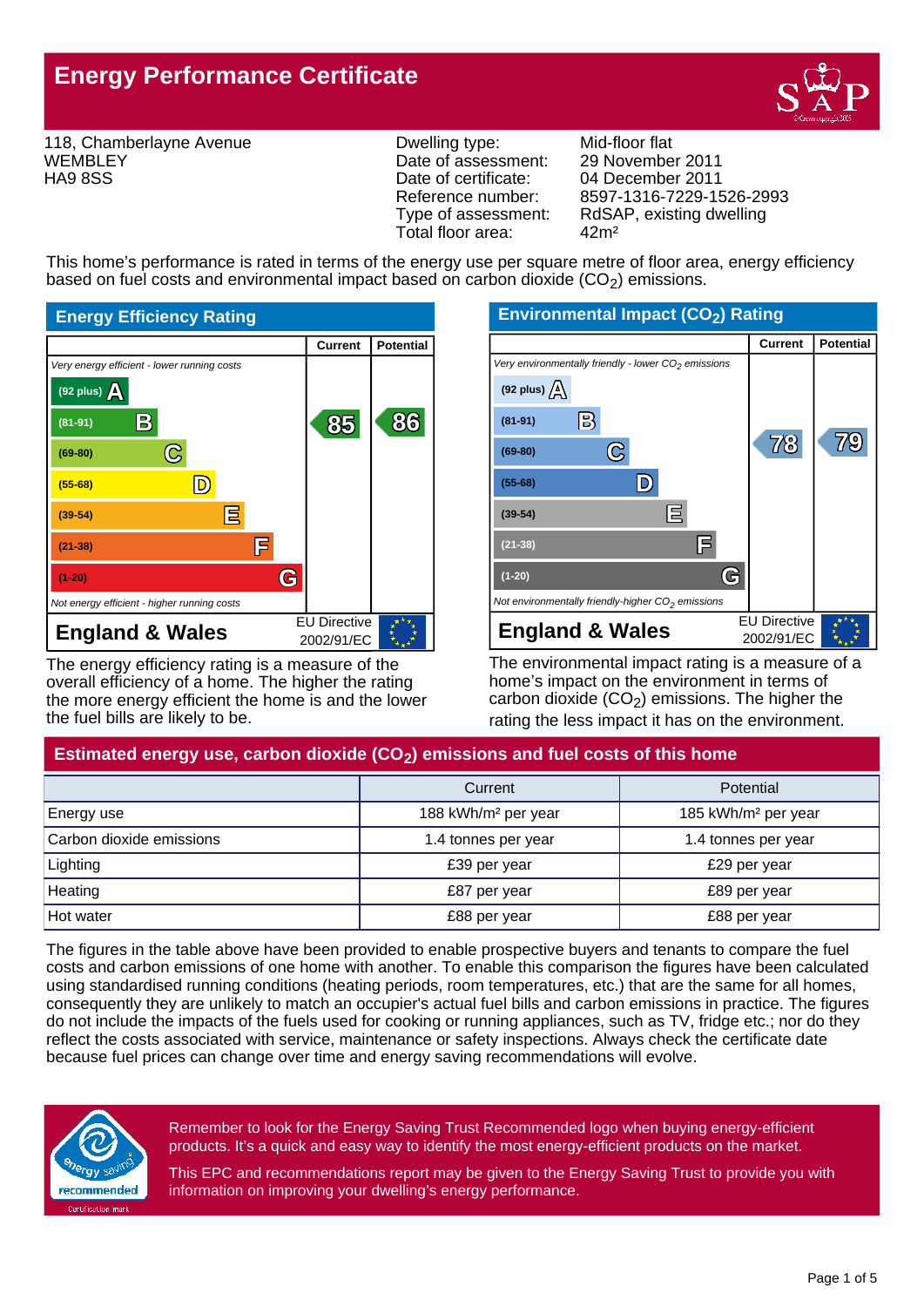### **About this document**

The Energy Performance Certificate for this dwelling was produced following an energy assessment undertaken by a qualified assessor, accredited by Quidos, to a scheme authorised by the Government. This certificate was produced using the RdSAP 2009 assessment methodology and has been produced under the Energy Performance of Buildings (Certificates and Inspections) (England and Wales) Regulations 2007 as amended. A copy of the certificate has been lodged on a national register.

| Assessor's accreditation number: | QUID201708              |
|----------------------------------|-------------------------|
| Assessor's name:                 | Muhammad Farhan         |
| Company name/trading name:       |                         |
| Address:                         | 7 Byron Way, Northolt   |
|                                  | UB5 6AX                 |
| Phone number:                    | 07947591579             |
| Fax number:                      |                         |
| E-mail address:                  | mr.farhan@hotmail.co.uk |
| Related party disclosure:        | No related party        |

### **If you have a complaint or wish to confirm that the certificate is genuine**

Details of the assessor and the relevant accreditation scheme are as above. You can get contact details of the accreditation scheme from their website at www.quidos.co.uk together with details of their procedures for confirming authenticity of a certificate and for making a complaint.

# **About the building's performance ratings**

The ratings on the certificate provide a measure of the building's overall energy efficiency and its environmental impact, calculated in accordance with a national methodology that takes into account factors such as insulation, heating and hot water systems, ventilation and fuels used. The average Energy Efficiency Rating for a dwelling in England and Wales is band E (rating 50).

Not all buildings are used in the same way, so energy ratings use 'standard occupancy' assumptions which may be different from the specific way you use your home. Different methods of calculation are used for homes and for other buildings. Details can be found at www.communities.gov.uk/epbd.

Buildings that are more energy efficient use less energy, save money and help protect the environment. A building with a rating of 100 would cost almost nothing to heat and light and would cause almost no carbon emissions. The potential ratings on the certificate describe how close this building could get to 100 if all the cost effective recommended improvements were implemented.

### **About the impact of buildings on the environment**

One of the biggest contributors to global warming is carbon dioxide. The way we use energy in buildings causes emissions of carbon. The energy we use for heating, lighting and power in homes produces over a quarter of the UK's carbon dioxide emissions and other buildings produce a further one-sixth.

The average household causes about 6 tonnes of carbon dioxide every year. Adopting the recommendations in this report can reduce emissions and protect the environment. You could reduce emissions even more by switching to renewable energy sources. In addition there are many simple everyday measures that will save money, improve comfort and reduce the impact on the environment. Some examples are given at the end of this report.



### **Click www.epcadviser.direct.gov.uk our online tool which uses information from this EPC to show you how to save money on your fuel bills.**

Further information about Energy Performance Certificates can be found under Frequently Asked Questions at www.epcregister.com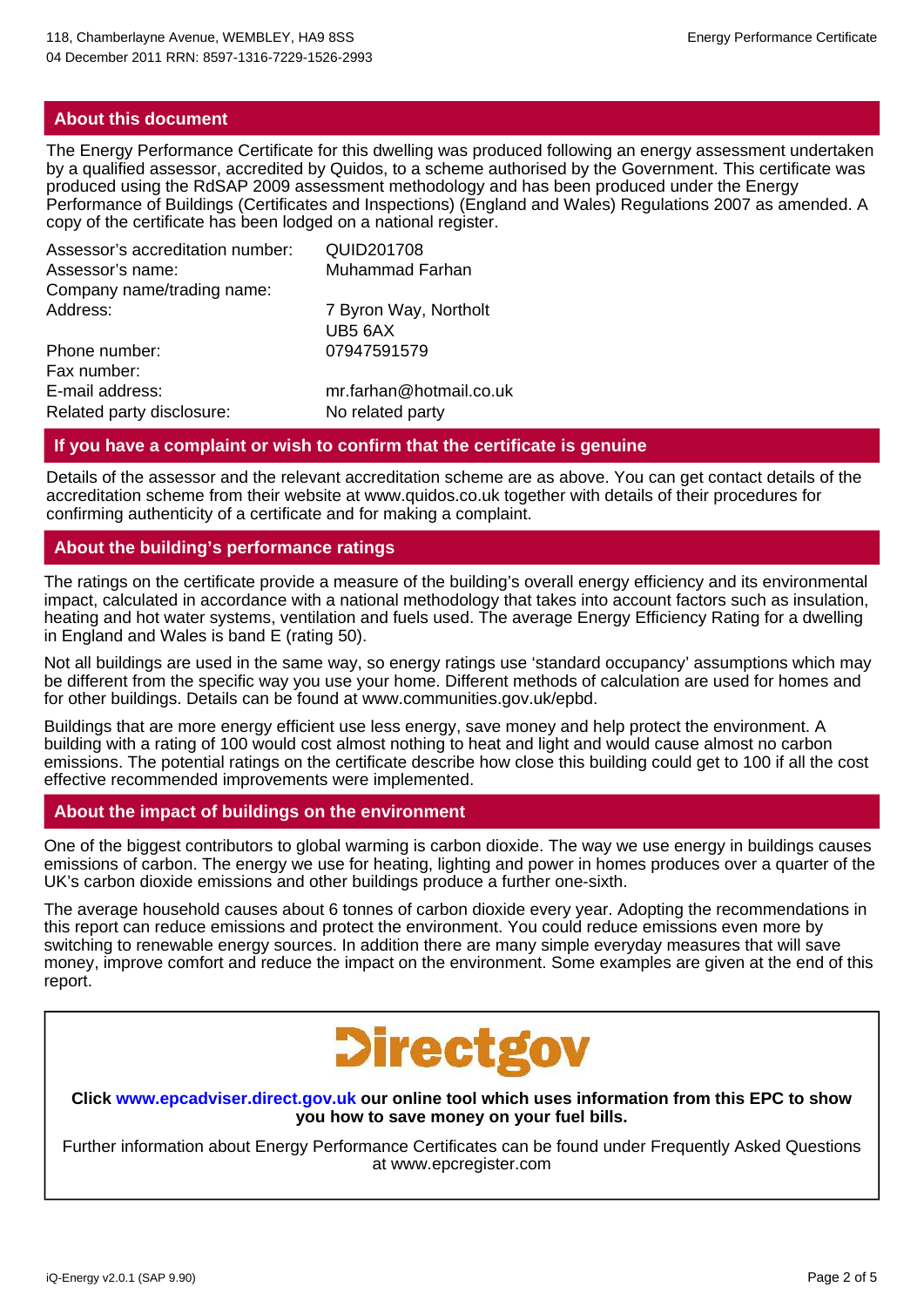# **Recommendations**

The measures below are cost effective. The performance ratings after improvement listed below are cumulative, that is they assume the improvements have been installed in the order that they appear in the table. The indicative costs are representative for most properties but may not apply in a particular case.

| Lower cost measures                           | Indicative cost | <b>Typical savings</b><br>per year | Ratings after improvement |                         |
|-----------------------------------------------|-----------------|------------------------------------|---------------------------|-------------------------|
|                                               |                 |                                    | Energy efficiency         | Environmental<br>impact |
| 1 Low energy lighting for all fixed outlets   | £5              | £8                                 | <b>B</b> 86               | C 79                    |
| Total                                         |                 | £8                                 |                           |                         |
| Potential energy efficiency rating            |                 |                                    | <b>B</b> 86               |                         |
| Potential environmental impact $(CO2)$ rating |                 |                                    | C 79                      |                         |

# **Further measures to achieve even higher standards**

#### None

Improvements to the energy efficiency and environmental impact ratings will usually be in step with each other. However, they can sometimes diverge because reduced energy costs are not always accompanied by a reduction in carbon dioxide  $(CO<sub>2</sub>)$  emissions.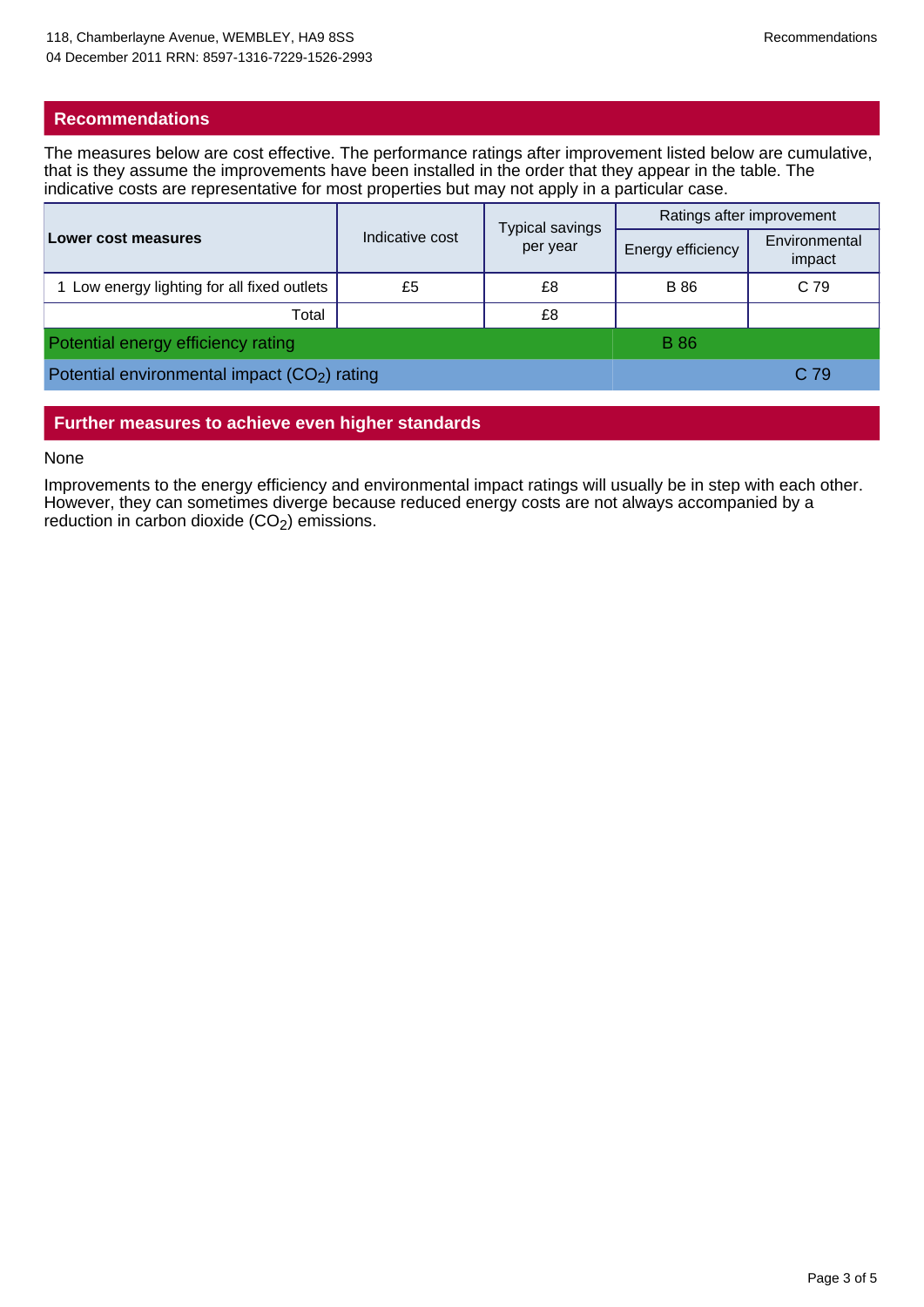# **Summary of this home's energy performance related features**

The table below gives an assessment of the key individual elements that have an impact on this home's energy and environmental performance. Each element is assessed by the national calculation methodology; 1 star means least efficient and 5 stars means most efficient. The assessment does not take into consideration the physical condition of any element. 'Assumed' means that the insulation could not be inspected and an assumption has been made in the methodology based on age and type of construction.

| Element                                     | Description                                 | Current performance      |                                                                                        |  |
|---------------------------------------------|---------------------------------------------|--------------------------|----------------------------------------------------------------------------------------|--|
|                                             |                                             | <b>Energy Efficiency</b> | Environmental                                                                          |  |
| Walls                                       | Cavity wall, as built, insulated (assumed)  | ★★★★☆                    | ★★★★☆                                                                                  |  |
| Roof                                        | (another dwelling above)                    |                          |                                                                                        |  |
| Floor                                       | (other premises below)                      |                          |                                                                                        |  |
| <b>Windows</b>                              | Fully double glazed                         | ★★★★☆                    | ★★★★☆                                                                                  |  |
| Main heating                                | Electric storage heaters                    | ★★★☆☆                    | $\bigstar$ $\dot{\mathbf{x}}$ $\dot{\mathbf{x}}$ $\dot{\mathbf{x}}$ $\dot{\mathbf{x}}$ |  |
| Main heating controls                       | Automatic charge control                    | ★★★☆☆                    | ★★★☆☆                                                                                  |  |
| Secondary heating                           | Room heaters, electric                      |                          | -                                                                                      |  |
| Hot water                                   | Electric immersion, off-peak                | ★★★☆☆                    | $\star$ * * * *                                                                        |  |
| Lighting                                    | Low energy lighting in 67% of fixed outlets | ★★★★☆                    | ★★★★☆                                                                                  |  |
| Current energy efficiency rating            |                                             | <b>B</b> 85              |                                                                                        |  |
| Current environmental impact $(CO2)$ rating |                                             |                          | C 78                                                                                   |  |

### **Low and zero carbon energy sources**

None